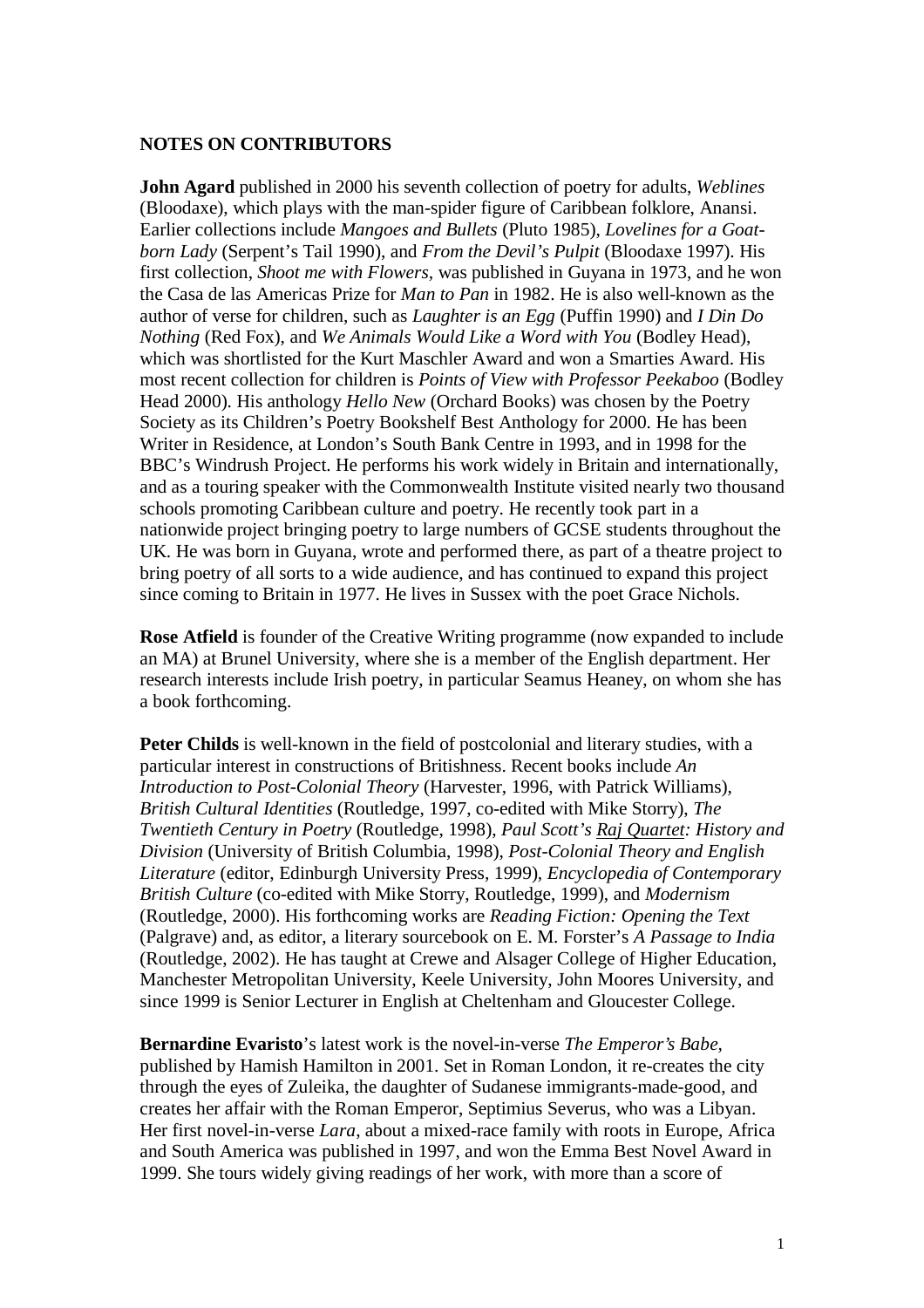international tours since 1997 and recent writer's residencies in New York, Zimbabwe and Cape Town. In 2000 she won an Arts Council Writers Award. See www.bevaristo.com

**Amanda Griffin** is a PhD student at the University of Durham. Her field of research is the amateur competitive music festival movement in the British Isles. Her interest in this field stems from her own involvement from an early age with the Manx Music Festival.

**Romesh Gunesekera**'s new novel *Heaven's Edge* is to be published by Bloomsbury in 2002. His most recent novel, *The Sandglass*, received the inaugural BBC Asia Award for Writing & Literature in 1998. His first novel, *Reef*, was short-listed for the Booker Prize in 1994, as well as for the Guardian Fiction Prize in Britain, and won a Premio Mondello Five Continents award in Italy. *Monkfish Moon*, an earlier collection of stories, was a New York Times Notable Book of the Year. His writing is widely anthologised and published in ten languages. Romesh Gunesekera was born in Sri Lanka, grew up partly in the Philippines, and now lives in London.

**Wilson Harris**'s twenty-third novel *The Dark Jester* was published in 2001 by Faber & Faber, who have been his publishers since his first novel, regarded as a classic of Caribbean fiction, *Palace of the Peacock,* was greeted by critical acclaim in 1960. His novels include *Jonestown, The Guyana Quartet* (which includes *Palace of the Peacock*) and *The Carnival Trilogy,* and he is also well known as an essayist. His works have been translated into many languages. He was born in New Amsterdam, British Guiana (now Guyana) in 1921, and as a young man worked as a hydrographic surveyor on the river systems of the Amazon region. He came to live in London in 1959, the year when his first book, *Eternity to Season,* a book of poems and a short play, was published. He has been a Guggenheim Fellow and Writer in Residence at the Universities of the West Indies, Toronto and Queensland (Australia), Commonwealth Fellow of the University of Leeds, Visiting Lecturer at the State University of New York at Buffalo, and Visiting Professor at the University of Texas at Austin. He has received honorary doctorates from the Universities of the West Indies, Kent at Canterbury, Essex, Macerata (Italy), and, accompanied by a conference on his works, also from the University of Liège, Belgium, to mark his eightieth birthday in March 2001. A commemorative volume of essays from this event, edited by Hena Maes-Jelinek, will be published in 2002. Wilson Harris now lives in Chelmsford, Essex, and is working on his next novel.

**Tony Haynes** founded the Grand Union, of which he is Artistic Director, in 1982 and composes all of the orchestra's repertoire. He is an experienced musical director and broadcaster and is fascinated by music and musicians from different cultural backgrounds. Having graduated in Music at Oxford he went on to study piano and composition at the Royal Academy of Music and the analysis of contemporary music at Nottingham University. Tony has travelled widely but has lived and worked in Central London since 1965. Being almost entirely self-employed, he has worked as a freelance musician in the UK, France, Germany and Portugal, as musical director of the Nottingham Playhouse, professor of harmony and tutor of degree students at Trinity College and as founder member of Belt & Braces Theatre Company and touring band Red Brass. Tony is an accomplished theatre composer having written full-scale scores for the Royal Shakespeare Company and national repertory theatres.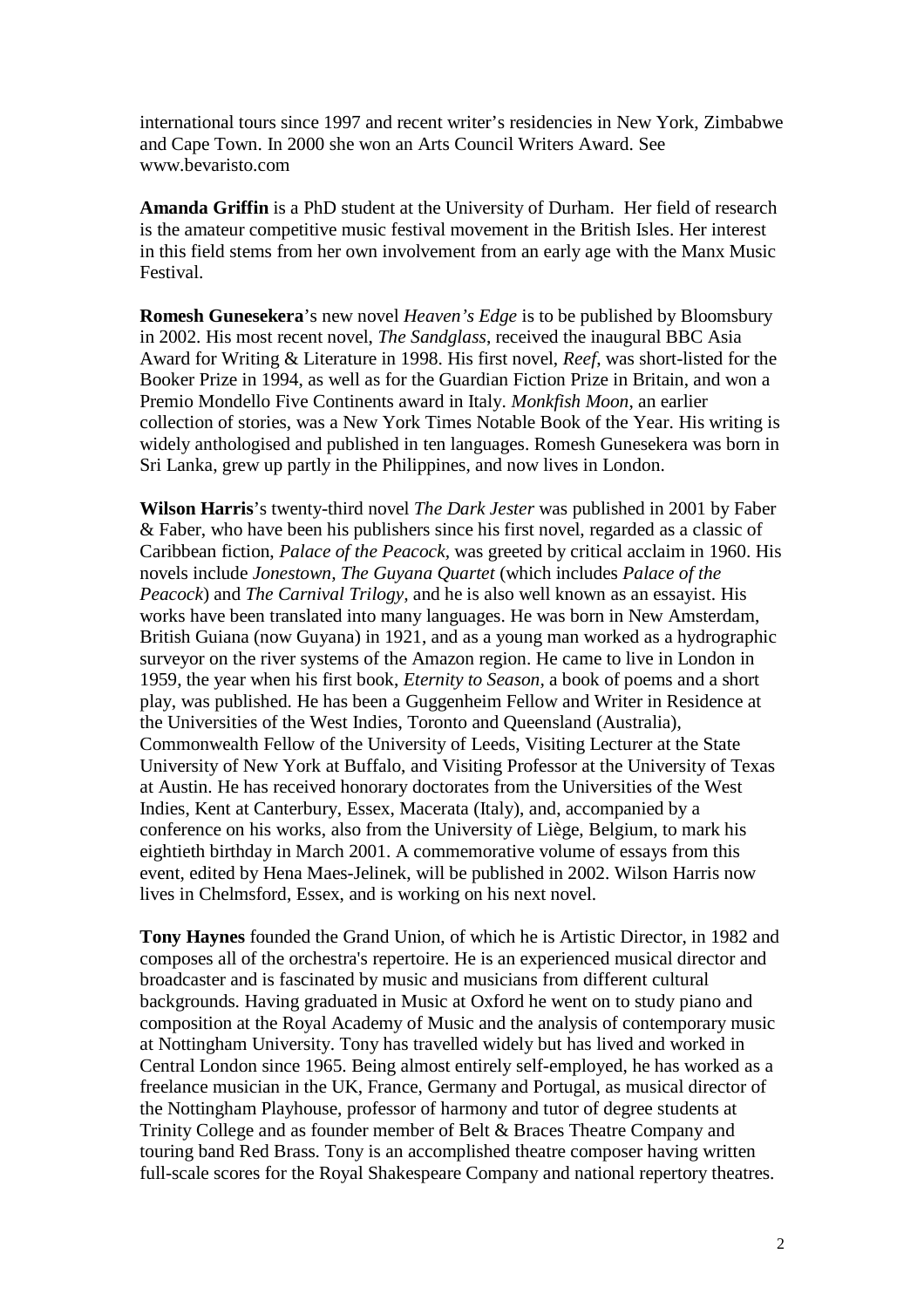Professional touring music theatre shows for Grand Union include *Jelly Roll Soul* (1982), *Strange Migration* (1983), *Song of Many Tongues* (1984), *The Lightning and the Rainbow* (1985), *A Book of Numbers* (1987), *Freedom Calls* (1988), *Songlines* (1992), *The Rhythm of Tides* (1996), *Now Comes the Dragons Hour* (1998), *Where the Rivers Meet* (2000), *Doctor Carnival* (2001). Large scale participatory shows, devised and created out of Grand Union residencies have included *If Music Could* … (Warwickshire, Slough and Northeast London), *Shadows of the Sun* (Clerkenwell Festival), *Songlines* (West Yorkshire, Essex), *Nau Charia De* (Spitalfields), *Dancing in the Flames* (Northeast London), *I Hear My Mother Sing* (World Music Village), and *Beyond the Silk Road* (Birmingham, Burnley, Leicester, Poole, Sunderland).

**Aamer Hussein**'s most recent collection of stories, *This Other Salt,* was published by Saqi Books in 1999. In the same year he edited a collection of stories by Pakistani women, *Hoops of Fire,* also from Saqi Books, and previously edited Han Suyin's *Tigers and Butterflies,* a collection of essays on Third World cultures, societies and politics (Earthscan, 1990). His earlier collection of stories, *Mirror to the Sun* (Mantra Publishing, 1993) was selected by Shena Mackay as one of her Books of the Year. His stories have also appeared in anthologies published by Penguin, Virago, Orion, Serpent's Tail, and the journal *Trafika* (no.5, autumn 1995). A new collection is to be published later in 2002. He is also active as an associate editor for the journal *Wasafiri,* and as a reviewer for the British press and media, and internationally. As an academic in the postcolonial field he is well known to British universities, having taught at the School of Oriental and African Studies, London, at Queen Mary's, London, and the University of Southampton. As well as in Britain, his work has been published in the USA, Bangladesh, China, India, Indonesia, Pakistan and the Philippines.

**Bénédicte Ledent** is the author of *Caryl Phillips* (Manchester University Press, 2002). She teaches Caribbean Literature and English at the University of Liège, Belgium, where she completed her doctoral dissertation. She has published several articles on Caryl Phillips, Fred D'Aguiar, Jamaica Kincaid and Michelle Cliff. Her current research interests include contemporary Caribbean fiction, cross-Caribbean criticism, and English as a world language.

**Gail Low** teaches contemporary literatures in English at the University of Dundee and is the author of *White Skins / Black Masks* (Routledge, 1996). She is currently researching the rise of Commonwealth Literature in the UK 1950-1970.

**E. A. Markham** (Archie) has two new works about to be published: a collection of poetry, *A Rough Climate* (Anvil, 2002) and *Selected Stories* (Peepal Tree, 2002). He will then have published seven volumes of poetry, including *Misapprehensions* (Anvil, 1995), two of short stories, a novel, *Marking Time* (Peepal Tree, 1999), and a travel book, *A Papua New Guinea Sojourn: More Pleasures of Exile* (Carcanet, 1998). Among the books he has edited are the anthology of Caribbean poetry, *Hinterland* (Bloodaxe, 1989), and *The Penguin Book of Caribbean Short Stories* (1996). He has also edited the literary magazines *Artrage, Writing Ulster* and *Sheffield Thursday.* He was born in Montserrat in 1939 and completed his schooling in London in the 1950s. After graduating in English and Philosophy, he taught, wrote for the theatre and, in 1970-71, directed the Caribbean Theatre Workshop in the Eastern Caribbean. From 1972-74 he was a member of a property-restoring co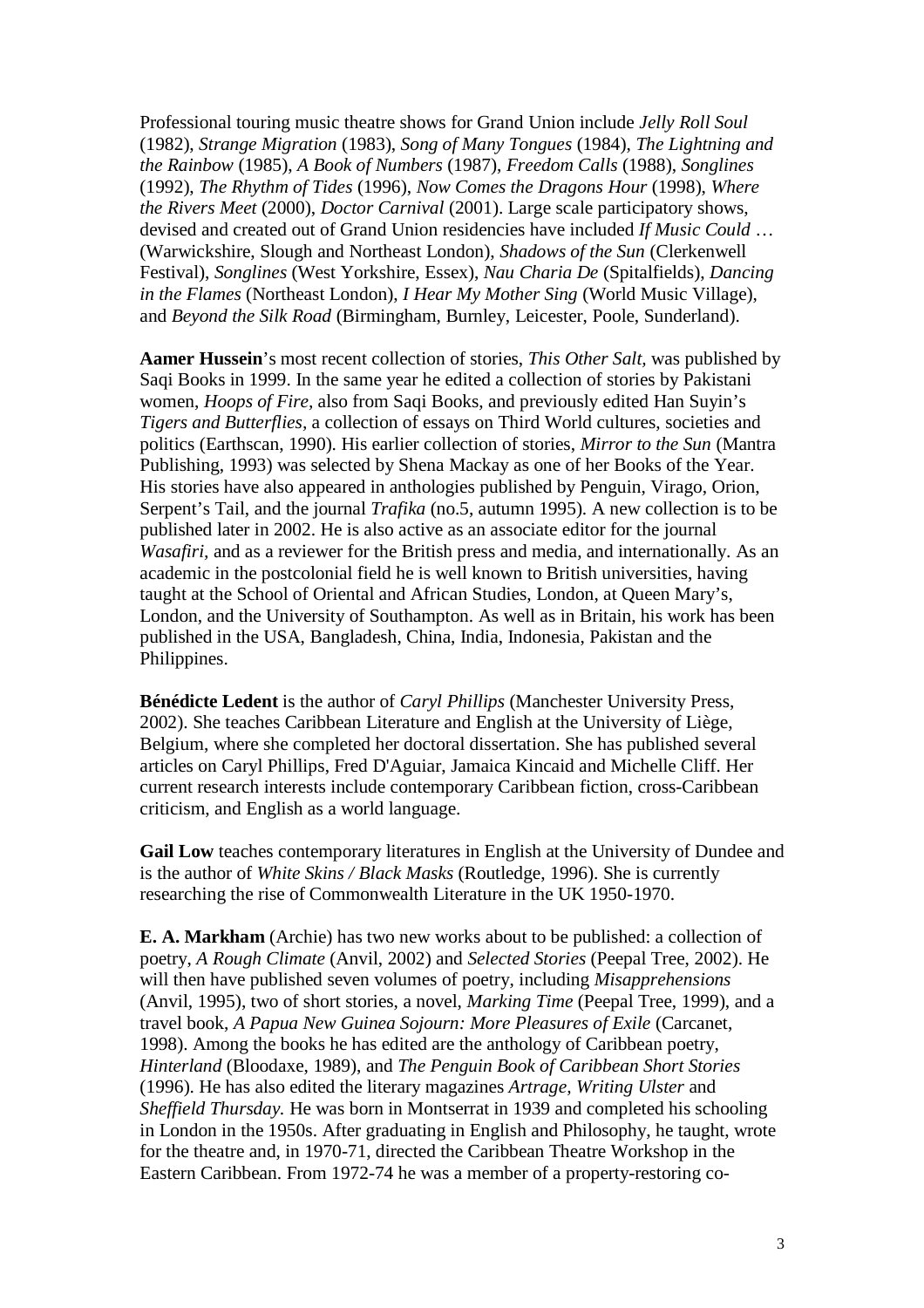operative in the South of France, and for two years in the mid-1980s he worked as a Media Coordinator in Papua New Guinea. He has taught at a number of universities, including Ulster, and is now Professor of Creative Writing at Sheffield Hallam University. *A Festschrift for E. A. Markham,* edited by Freda Volans and Tracey O'Rourke (Linda Lee Books, 1999), commemorated his sixtieth birthday.

**Ruth McElroy** has a PhD in American Literature (1997) from the Institute for Women's Studies, Lancaster University. Since then she has taught English and Media Studies at Cheltenham and Glocuester College of Higher Education, Trinity College Carmarthen and is now Field Leader of Media and Cultural Studies and Lecturer in Postcolonial Literature at University College Worcester. Research interests and publications are in theories of autobiography; narratives of migration, and Welsh writing in English. Currently she is working on a book entitled *Un/homely Britons: Writing Belonging and its Discontents*. This centres on twentieth-century literary texts and aims to bring into dialogue four nations, and postcolonial theorising of national and sexual belongings.

**Sofia Muñoz-Valdivieso** is Associate Professor of English Literature. She has taught in the English Department of the University of Málaga, Spain, since 1989. Between 1984 and 1989 she was Teaching Assistant in charge of Remedial Writing courses in the English Department at Temple University (Philadelphia, USA). She holds a PhD for a dissertation on Northrop Frye from the University of Málaga and received MA Degrees in Linguistics and in English from Temple University. She has published on English Renaissance drama, literary criticism, and the teaching of literature, and is currently co-editing a volume of articles on Shakespeare on film. Her current research is on recent British minority fiction.

**Grace Nichols** is well-known for collections of poetry such as *I is a Long-Memoried Woman* (Karnak House 1983) which won the Commonwealth Poetry Prize, *The Fat Black Woman's Poems* (Virago 1984), and *Lazy Thoughts of a Lazy Woman* (Virago 1989). Her 1986 novel *Whole of a Morning Sky* and her 1996 book *Sunris* are also published by Virago. Her work is included in the Penguin Modern Poets series. Her books for children, such as *Leslyn in London* (Hodder and Stoughton 1984), and her poetry collections, most recently *Asana and the Animals* (Walker 1997) and *The Poet Cat* (Bloomsbury 2000), have made her equally popular with the young. She was born in Guyana and came to Britain in 1977. She lives in Sussex with the poet John Agard.

**Cécile Nobrega,** born in Guyana (then British Guiana) in 1919, is a poet and composer who worked as a teacher. She came to live in Britain in 1969, and has become an active member of the London Caribbean community. Her Bronze Woman Project (inspired by her poem "Bronze Woman," a hymn to motherhood) is a plan to erect a life-size statue of a mother and child in a park in Stockwell, south London. As president, she is an active fundraiser for this, her brainchild, for which the design has been commissioned from Ian Walters, the sculptor whose bust of Nelson Mandela is on London's South Bank. (See reference at

www.ioe.ac.uk/thisweek/TW02042001.htm) The plan is to erect "a symbol of dignity that will stand as a continuous witness to historical truth...that the bronze woman of Africa, Asia, the Caribbean and Europe, built and contributed throughout the ages." Cécile has been a delegate at several international women's conferences. After attending the British Braids conference, she went home inspired to make a start on her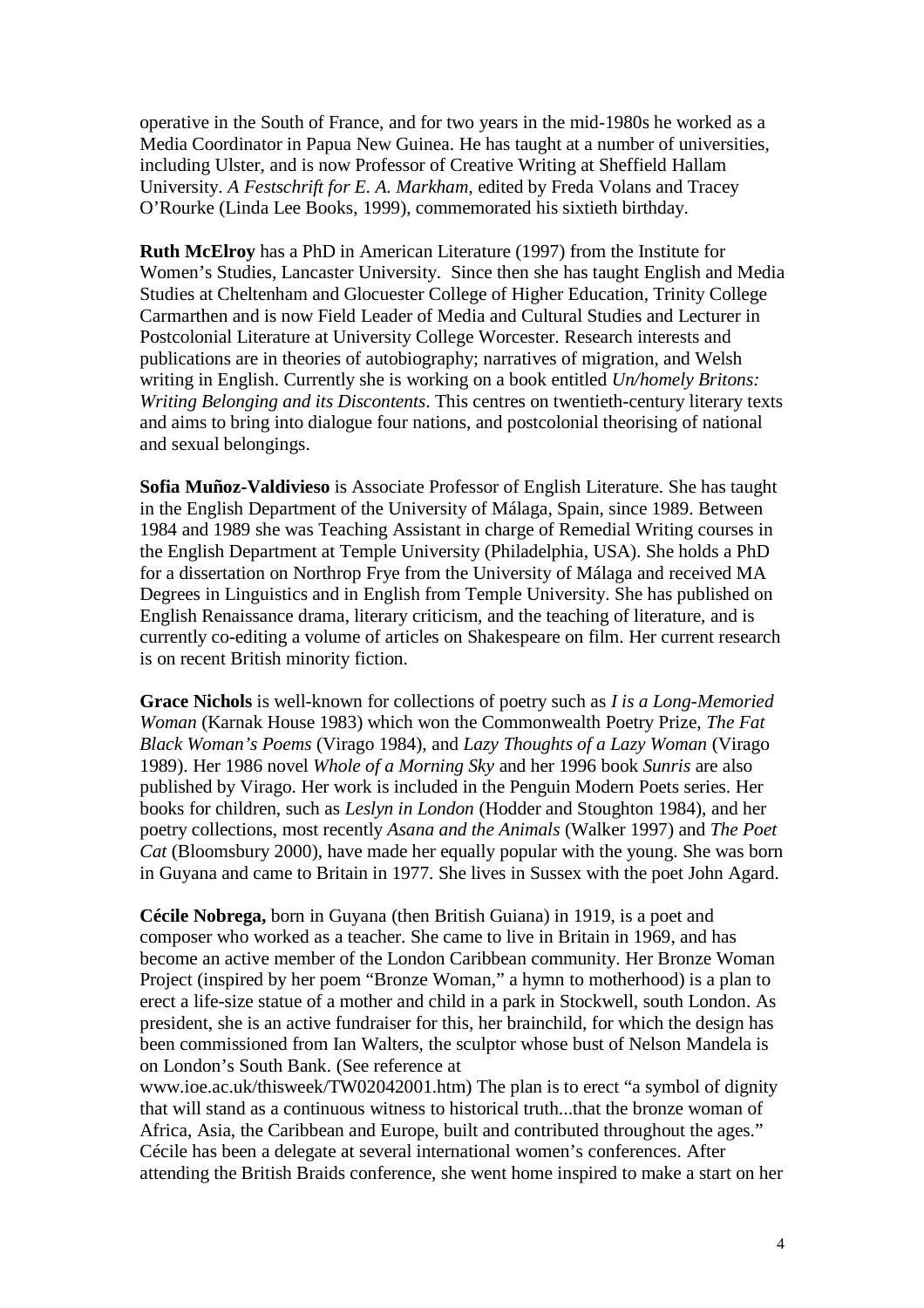autobiography, provisionally titled *View from the Vicarage*. The account of her early childhood, from which the extract here is taken, is now complete.

**Hugh O'Donnell** is Reader in Language and Media at Glasgow Caledonian University. His books include *Good Times, Bad Times: Soap Operas and Society in Western Europe* (Leicester University Press, 1999), *Sport and National Identity in the European Media* (Leicester University Press, 1993, with N. Blain and R. Boyle), *Media, Monarchy and Power: royalty and postmodernity in Britain and Europe* (Intellect, with N. Blain, forthcoming). He has researched and published widely on mediated sport and soap operas in a European context. He is also currently researching representations of monarchy in contemporary Europe. He edits the *International Journal of Iberian Studies*.

**Christiane Schlote** received her PhD in English and American literature from the Technical University of Berlin in 1996 where she has also been a lecturer. In addition, she is the founding member of a British off-theatre company in Berlin and has been acting with them since 1991. At present she is completing a book on multi-ethnic women artists in London and New York. Her main research interests and publications are in the fields of contemporary American and British drama and fiction, Latino and Asian American Studies and postcolonial theory and literature. She is the author of *Bridging Cultures: Latino- und asiatisch-amerikanisches Theater in New York* (Kassel: Reichenberger, 1997).

**Jatinder Verma,** co-founder and artistic director of Tara Arts, was born in Dar-es-Salaam, Tanzania, and grew up in Nairobi, Kenya. He migrated to Britain in 1968, as part of the Kenyan Asian exodus. A graduate of York and Sussex Universities, he has since been awarded an honorary doctorate by De Montfort University, and made an Associate Fellow of the Central School of Speech and Drama. In 1995-96 he was research fellow in the drama department at Roehampton Institute. It was in 1976, however, that he co-founded Tara Arts, prompted by the death of Surdeep Singh Chaggar in Southall, the subject of a documentary he made for BBC Radio 4 in 2000. Tara Arts was the first Asian theatre company in Britain, and by 1982 it had evolved into a professional touring theatre company. He has written, adapted and directed most of Tara's productions to date, from reinventing the classics of both the European and the Indian sub-continental canon to devised pieces and new writing, developing a characteristic "Binglish" performance style. In 1990 his acclaimed adaptation of Molière's *Tartuffe* was staged at the National Theatre, London, and toured internationally. Other productions for the National include *The Little Clay Cart* and *Cyrano de Bergerac.* He has also worked in television, for instance for an Open University programme on *Antony and Cleopatra* in 1999*.* Tara Arts is currently touring Britain with his large-scale trilogy of plays, *Journey to the West,* which traces the history of Asian migration and settlement in the West, and addresses the colonial collision between the worlds of Britain, India and Africa. The work is based on oral testimonies from three generations of Asians living in Britain today. His publications include "The Challenge of Binglish" (in *Analysing Performance,* ed. Patrick Campbell, Manchester University Press, 1996), "In Contact with the Gods" (in *Directors Talk Theatre,* ed. Maria Delgado and Paul Heritage, Manchester University Press, 1996), "Binglishing the Stage: a Generation of Asian Theatre in England" (in *Theatre Matters,* ed. Richard Boon and Jane Plastow, Cambridge University Press, 1998), and "Mourning Diana, Asian Style" (in *Mourning Diana: Nation, Culture and*